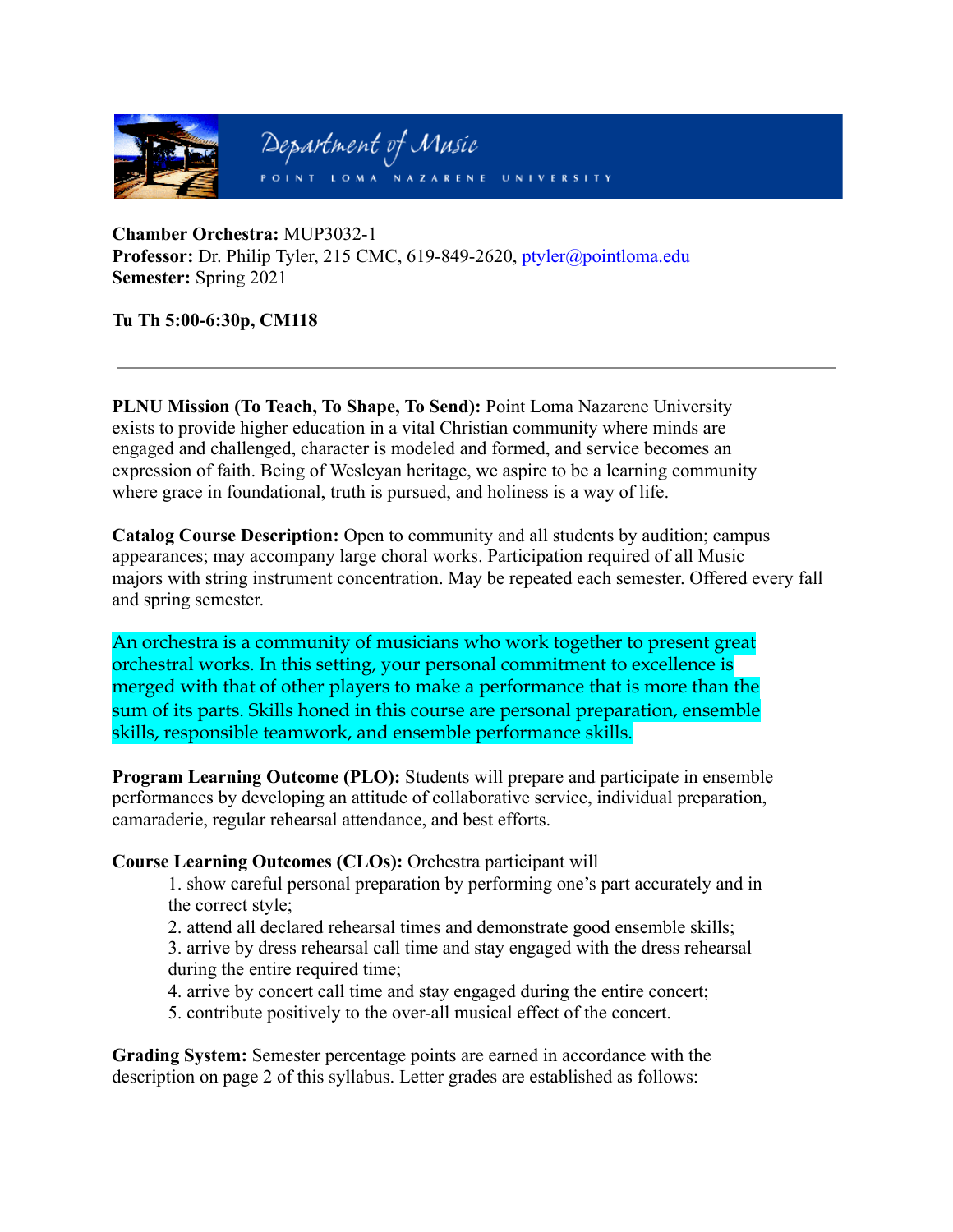| A              | $\alpha = 0$ | 9<br>$\overline{\mathbf{4}}$ |            | 10<br>$\overline{0}$ |          | $C =$                | 7 <sup>7</sup>                   | $4 -$                                          | 7<br>$\overline{7}$               |
|----------------|--------------|------------------------------|------------|----------------------|----------|----------------------|----------------------------------|------------------------------------------------|-----------------------------------|
| A-             | $=$          | 9<br>$\mathbf{1}$            |            | 93                   | $C -$    | $=$                  | 7<br>$\mathbf{1}$                |                                                | $\overline{7}$<br>$\overline{3}$  |
| В<br>$\ddot{}$ | $= 8$        | 8                            | $\sim$ $-$ | 90                   | D<br>$+$ | $\frac{1}{\sqrt{2}}$ | $6\overline{6}$                  | $8 -$                                          | $\overline{7}$<br>$\overline{0}$  |
| B              | $=$          | 8<br>$\overline{\mathbf{4}}$ |            | 87                   | D        | $=$                  | $6 -$<br>$\overline{\mathbf{4}}$ |                                                | $6\overline{6}$<br>$\overline{7}$ |
| $B-$           | $=$          | 8<br>$\overline{1}$          |            | 83                   | D-       | $=$                  | $6 -$<br>$\mathbf{1}$            | $\begin{matrix} & & 6 \\ - & & 3 \end{matrix}$ |                                   |
| C<br>$\pmb{+}$ | Ξ            | 7<br>8                       | $\sim 100$ | 80                   | F        | $=$ $\,$             | $\pmb{0}$                        | $\sim 10$                                      | 6<br>0                            |

**Attendance Policy:** Every required rehearsal should be attended from beginning to end. Points toward the student's grade are earned during rehearsals and performances. Points lost due to absences cannot be recovered. In addition, the number of points equal to the square of the number of weeks of absence will be deducted from the student's semester grade. University attendance policy will apply. See PLNU attendance policy for further details. Three tardies and/or early departures will be counted as one absence unless the student has made special arrangements with the professor in advance.

## **Earning Semester Percentage Points:** Points will be accumulated

∙ At each regular rehearsal:

o 1 point for contributing positively to the entire rehearsal.

o 1 point for observed satisfactory personal progress on the orchestra literature.

o Call time for any regular rehearsal is always 5 minutes before the announced beginning of the rehearsal.

o A total of 60 semester percentage points are available from participation in regular rehearsals.

∙ At the dress rehearsals and concerts:

o 40 points for contributing positively to the dress rehearsals and concerts. Absence from any one such event can cause the student to lose as much as all 40 semester percentage points for a missed dress rehearsal or concert. o Call time for any dress rehearsal or concert is always 20 minutes before the announced beginning of the event. Tardiness or early departure from a dress rehearsal or concert can be counted as an absence from a dress rehearsal or concert with all of the consequences outlined above.

## **Spring Semester Literature (subject to change):**

*●* Dvořák *Serenade for Strings*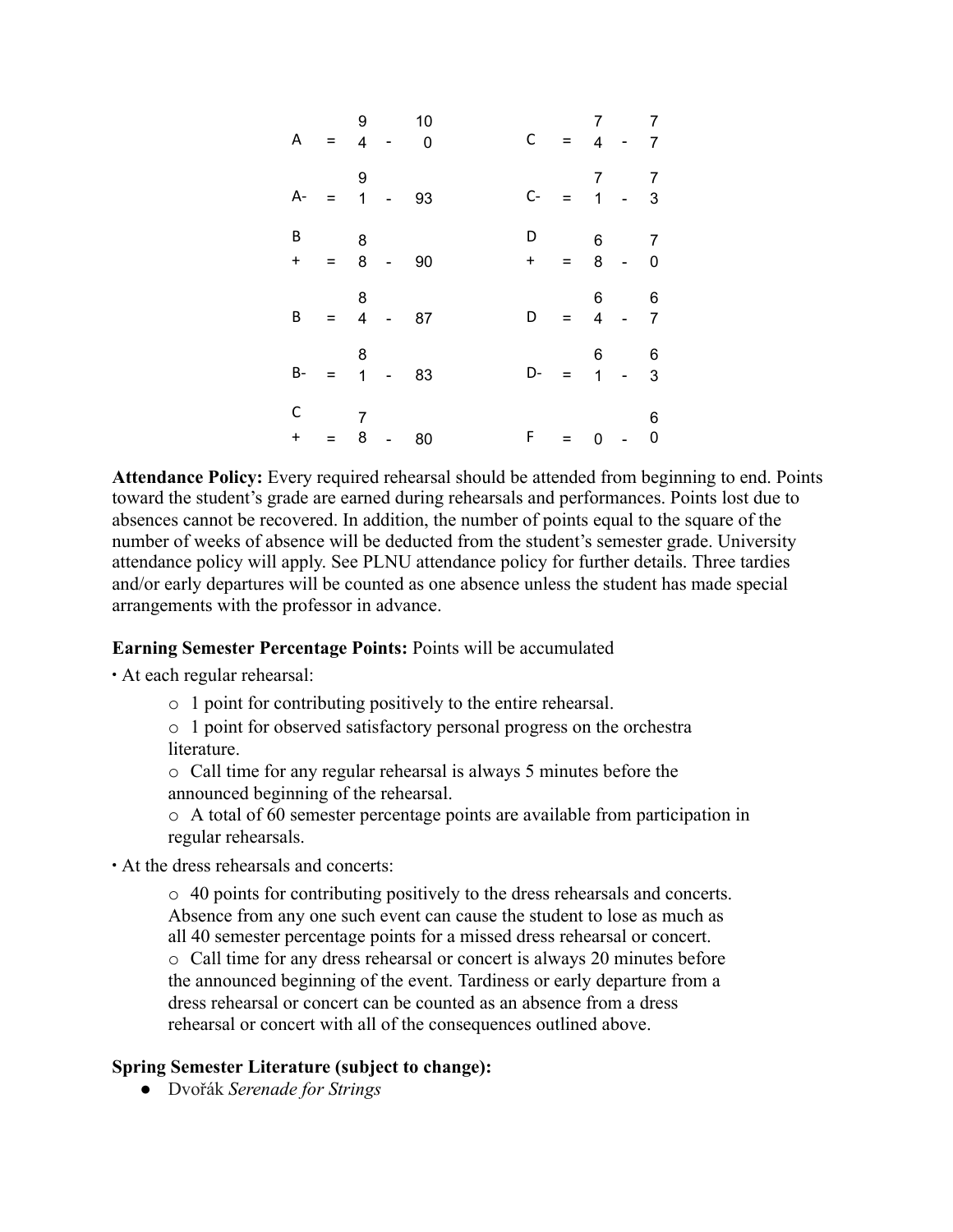*●* Mozart *Eine Kleine Nachtmusik* 

#### **PLNU COPYRIGHT POLICY**

Point Loma Nazarene University, as a non-profit educational institution, is entitled by law to use materials protected by the US Copyright Act for classroom education. Any use of those materials outside the class may violate the law.

#### **PLNU ACADEMIC HONESTY POLICY**

Students should demonstrate academic honesty by doing original work and by giving appropriate credit to the ideas of others. Academic dishonesty is the act of presenting information, ideas, and/or concepts as one's own when in reality they are the results of another person's creativity and effort. A faculty member who believes a situation involving academic dishonesty has been detected may assign a failing grade for that assignment or examination, or, depending on the seriousness of the offense, for the course. Faculty should follow and students may appeal using the procedure in the university Catalog. See Academic Policies for definitions of kinds of academic dishonesty and for further policy information.

#### **PLNU ACADEMIC ACCOMMODATIONS POLICY**

If you have a diagnosed disability, please contact PLNU's Disability Resource Center (DRC) within the first two weeks of class to demonstrate need and to register for accommodation by phone at 619-849-2486 or by e-mail at DRC@pointloma.edu. See Disability Resource Center for additional information.

#### **PLNU ATTENDANCE AND PARTICIPATION POLICY**

Regular and punctual attendance at all classes is considered essential to optimum academic achievement. If the student is absent from more than 10 percent of class meetings, the faculty member can file a written report which may result in de-enrollment. If the absences exceed 20 percent, the student may be de-enrolled without notice until the university drop date or, after that date, receive the appropriate grade for their work and participation. See [Academic](http://catalog.pointloma.edu/content.php?catoid=18&navoid=1278) Policies in the Undergraduate Academic Catalog.

#### **SPIRITUAL CARE**

PLNU strives to be a place where you grow as a whole person. To this end, we provide resources for our students to encounter God and grow in their Christian faith. You'll find faith integration activities throughout this course. In addition, there are resources for your Christian faith journey available on campus.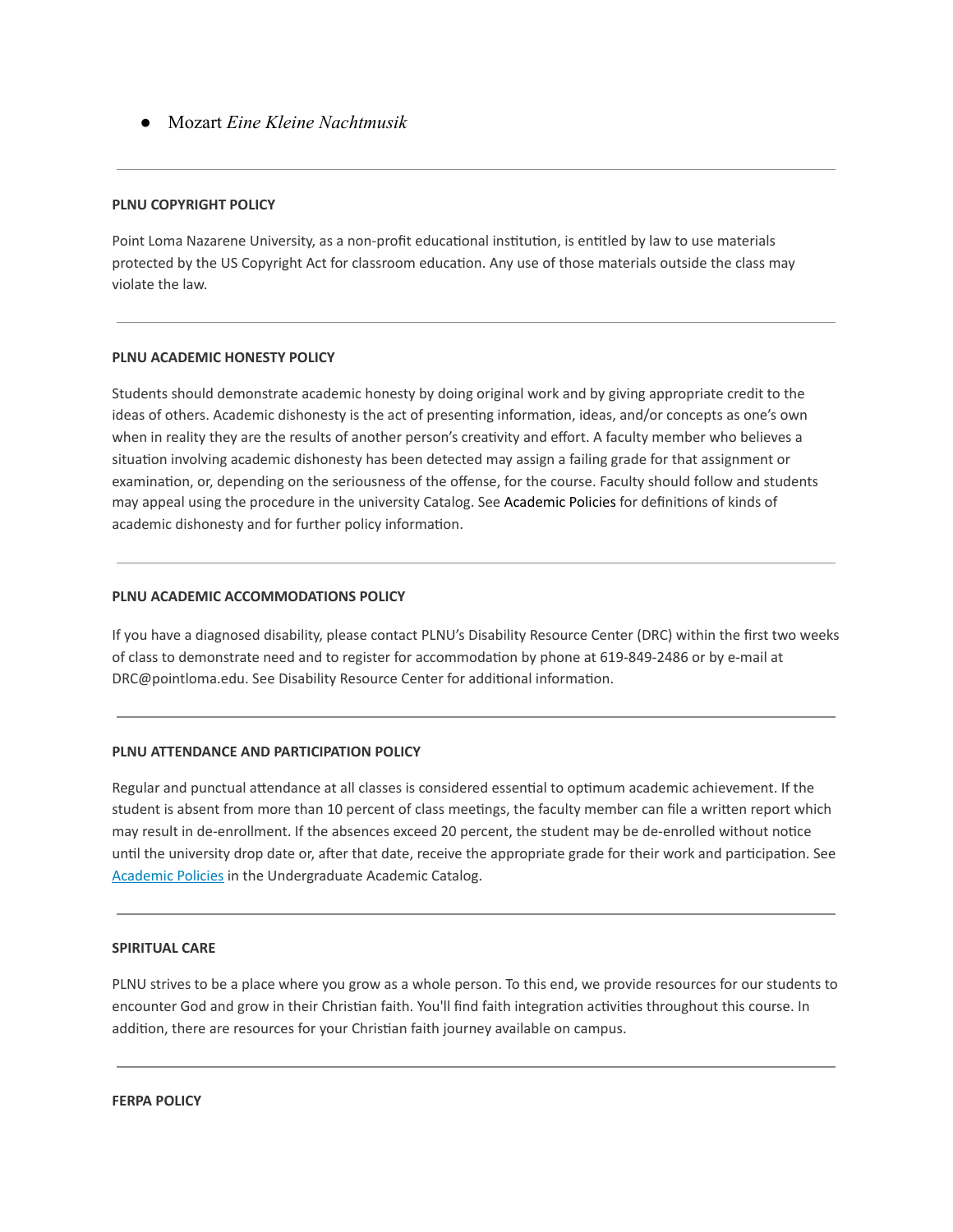In compliance with federal law, neither PLNU student ID nor social security number should be used in publicly posted grades or returned sets of assignments without student written permission. This course will meet the federal requirements by posting grades and returning assignments via the Canvas gradebook. Also in compliance with FERPA, you will be the only person given information about your progress in this class unless you have designated others to receive it in the "Information Release" section of the student portal.